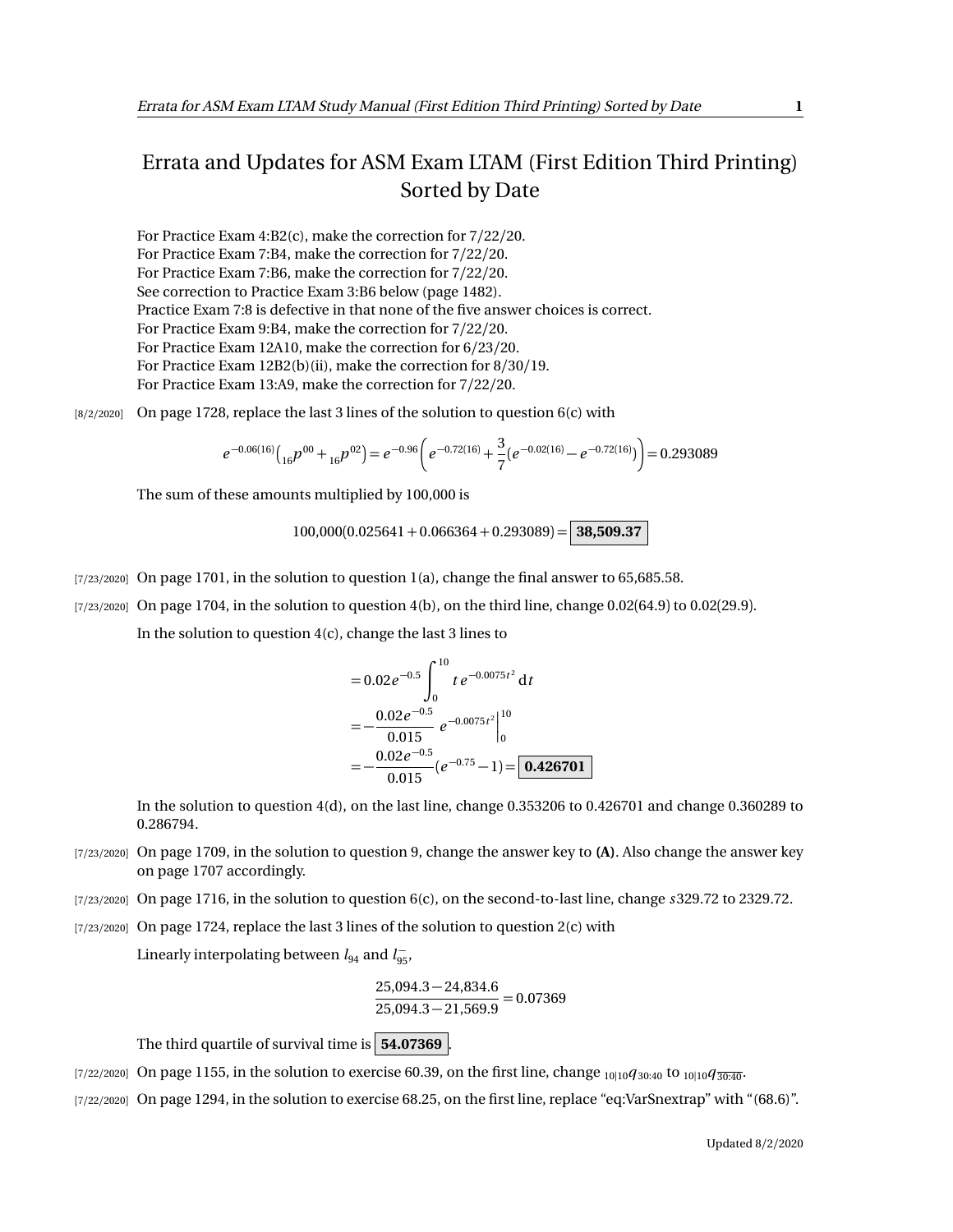[7/22/2020] On page 1299, on line 5 of the second paragraph, change "survival survivals" to "survival probabilities".

[7/22/2020] On page 1347, replace the solution to exercise 70.18 with

We need to calculate the probability of retirement at each age. From the wording of the retirement probabilities, we are given independent associated single decrements that happen one after the other. So we calculate probability of survivors to age 63, multiply that by 10% to get retiree count, subtract that, and then do the same at age 64. In the following table, all  $l_x$  and  $q_x$  are from the Standard Ultimate Life Table, and "non-retirement probability" is the probability of survival to the indicated age and not retiring at that age.

| Age<br>$\boldsymbol{x}$ | Survivorship<br>probability<br>$x-45p_{45}^{(\tau)}$         | Retirement<br>probability<br>$x-45 q_{45}^{(r)}$ | Non-retirement<br>probability                               |
|-------------------------|--------------------------------------------------------------|--------------------------------------------------|-------------------------------------------------------------|
| 63                      | 95,534.4<br>$l_{63}$<br>99,033.9<br>$l_{45}$<br>$= 0.964664$ |                                                  | $0.1(0.964664) = 0.096466$ $0.964664 - 0.096466 = 0.868197$ |
| 64                      | $0.868197p_{63} = 0.868197(1 - 0.004730)$<br>$= 0.864091$    |                                                  | $0.1(0.864091) = 0.086409$ $0.864091 - 0.086409 = 0.777682$ |
| 65                      | $0.777682p_{64} = 0.777682(1 - 0.005288)$<br>$= 0.773569$    | 0.773569                                         |                                                             |

The annual payment under the pension is  $(10)(0.02)(100,000) = 20,000$  before reduction for early retirement.

We use the values of  $\ddot{a}_x$ ,  $x = 63,64,65$  found in the Standard Ultimate Life Table for the retirement annuity values. The following table lists the factors we use:

| Age | Reduction<br>Factor | Retirement<br>Probability | ä.      | Discount<br>Factor |
|-----|---------------------|---------------------------|---------|--------------------|
| 63  | 0.8                 | 0.086820                  | 14.1151 | $1/1.05^{18}$      |
| 64  | 0.9                 | 0.077768                  | 13.8363 | $1/1.05^{19}$      |
| 65  | 1.0                 | 0.773569                  | 13.5498 | $1/1.05^{20}$      |

The expected present value of the retirement benefit is

$$
20,000\bigg(\frac{(0.8)(0.096466)(14.1151)}{1.05^{18}}+\frac{(0.9)(0.086409)(13.8363)}{1.05^{19}}+\frac{(0.773569)(13.5498)}{1.05^{20}}\bigg)=\boxed{\textbf{96,577.88}}
$$

[7/22/2020] On page 1357, in exercise 71.3, replace (iii) with

The expected amount of money that the plan will pay during the year for exit benefits is 10,105.

[7/22/2020] On page 1417, in exercise 75.8, change 0.002*k* to 0.002*j*.

[7/22/2020] On page 1489, in question 2(c), change 26 to 16.

[7/22/2020] On page 1507, in question 20(i), change "years" to "year".

[7/22/2020] On page 1518, in qeustion 4(b), on the third line, change "1.3" to "1.2".

 $[7/22/2020]$  On page 1519, in question 6(b), delete ",using i=0.06". In question 6(f), change "It" to "it".

[7/22/2020] On page 1538, in question 4(e), change "(c)" to "(d)".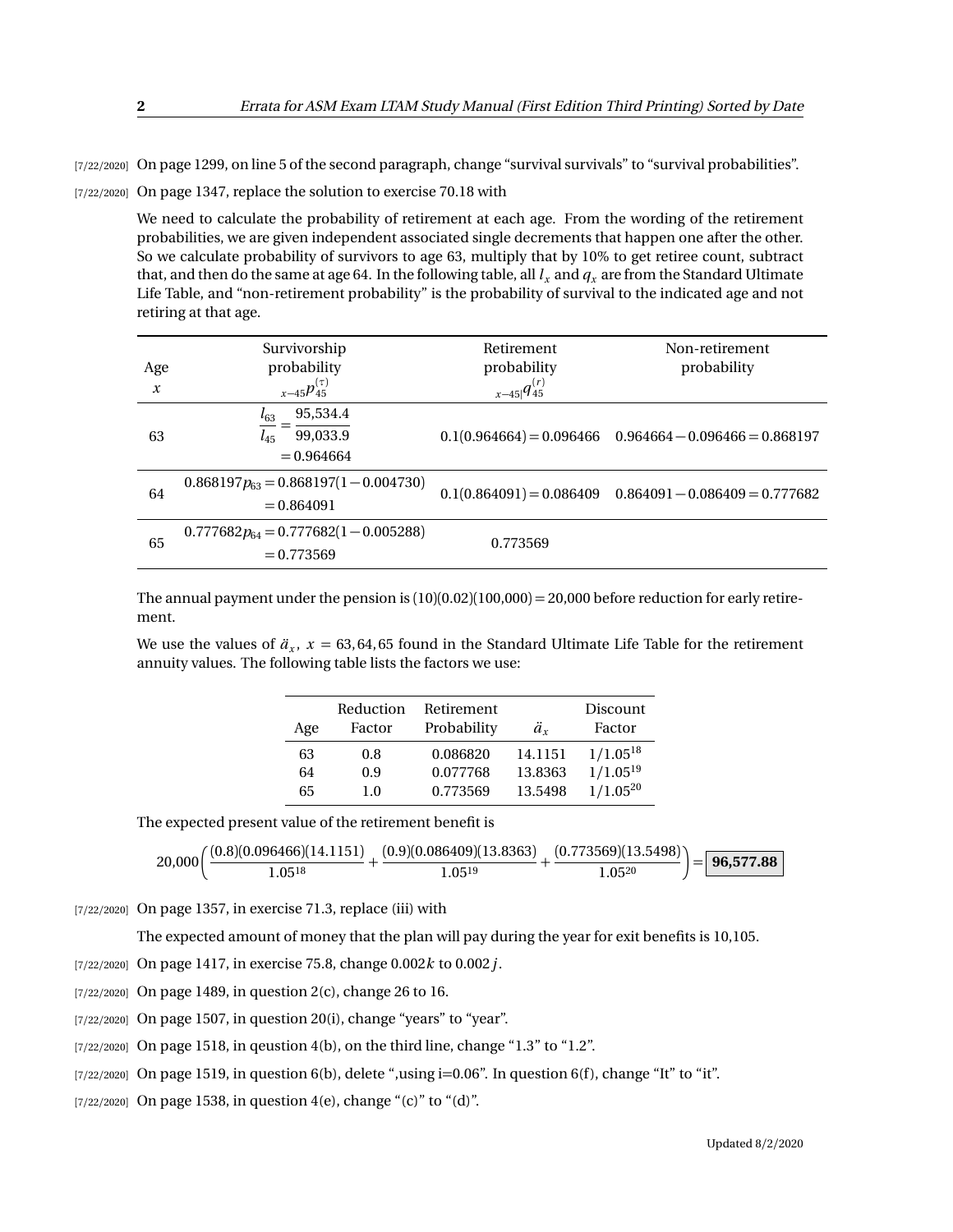- $[7/22/2020]$  On page 1568, in the schematic diagram, change "4" in the Dead box to "3".
- $_{[7/22/2020]}$  On page 1573, in question 9, change the headings in the table from  $d_j, x_j, u_j$  to  $n_j, d_j, w_j$  respectively.
- [7/22/2020] On page 1617, on the last line of the page, change "MLC" to "LTAM".
- [7/22/2020] On page 1623, in the solution to question 2(a), on the first line, change  $-26\ddot{a}_{55}$  to  $-16\ddot{a}_{55}$ . In the solution to question 2(b), change the last two lines to

$$
258.2065 - 15.57760G = 0
$$

so  $G = 16.5755$ 

- $[7/22/2020]$  On page 1635, at the end of the solution to question 2(a), delete the stray "S".
- [7/22/2020] On page 1636, in the solution to question 3(b), change the last two lines to

 $1000(8.10782) + (x - 1000)(8.10782 - 7.9555) = 7955.5 + 0.1523x$ 

The total EPV is  $14,321.1 + 2.7562x$ . Equating to 17,599.7, we get  $x = 1189.5$ .

 $[7/22/2020]$  On page 1637, in the solution to question  $4(c)$ , on the first line, change 0.01054575 to 0.010882986. On the last line, remove the framed shaded box from 9.9409 and add the following line after that line:

$$
10,000_{2}|\ddot{a}_{66}=\boxed{99,409}
$$

 $[7/22/2020]$  On page 1661, replace the solution to question 6(b) with

The EPV at age 65 of the life annuity-due is  $137,315.6\ddot{a}_{65} = 137,315.6(13.5498) = 1,860,600$ . Discounting to age 35,

 $1,860,600_{30}E_{35} = 1,358,999(0.61069)(0.35994) = |$ **408,982** 

[7/22/2020] On page 1668, replace the solution to question 19 with

We need to calculate the present value of exit benefits. Three times salary is 180,000.

$$
\frac{180,000q_{40}}{(1+i)^{0.5}} = \frac{180,000(0.000527)}{1.05^{0.5}} = 92.57
$$

The normal contribution is

62,537 
$$
v p_{40}
$$
 + 92.57 - 55,647 = 62,537  $\bigg( \frac{1 - 0.000527}{1.05} \bigg)$  + 92.57 - 55,647 = 3973 (D)

- $[7/22/2020]$  On page 1671, in the solution to question 5(a) and 5(b), change 3195.1 to 319.51 in the two places it appears.
- [7/22/2020] On page 1677, in the solution to question 14, replace the answer key **(D)**with **(C)**. Also correct the answer key on page 1674.
- [7/22/2020] On page 1678, in the solution to question 17, replace the answer key **(E)** with **(B)**. Also correct the answer key on page 1674.
- [7/22/2020] On page 1695, in the solution to question 6:
	- In part (a), on the first displayed line, change 4,354.70 to 4,152.44. On the second displayed line, change 17,295.00 to 16,491.72. Change the final answer from 21,649.70 to 20,644.16.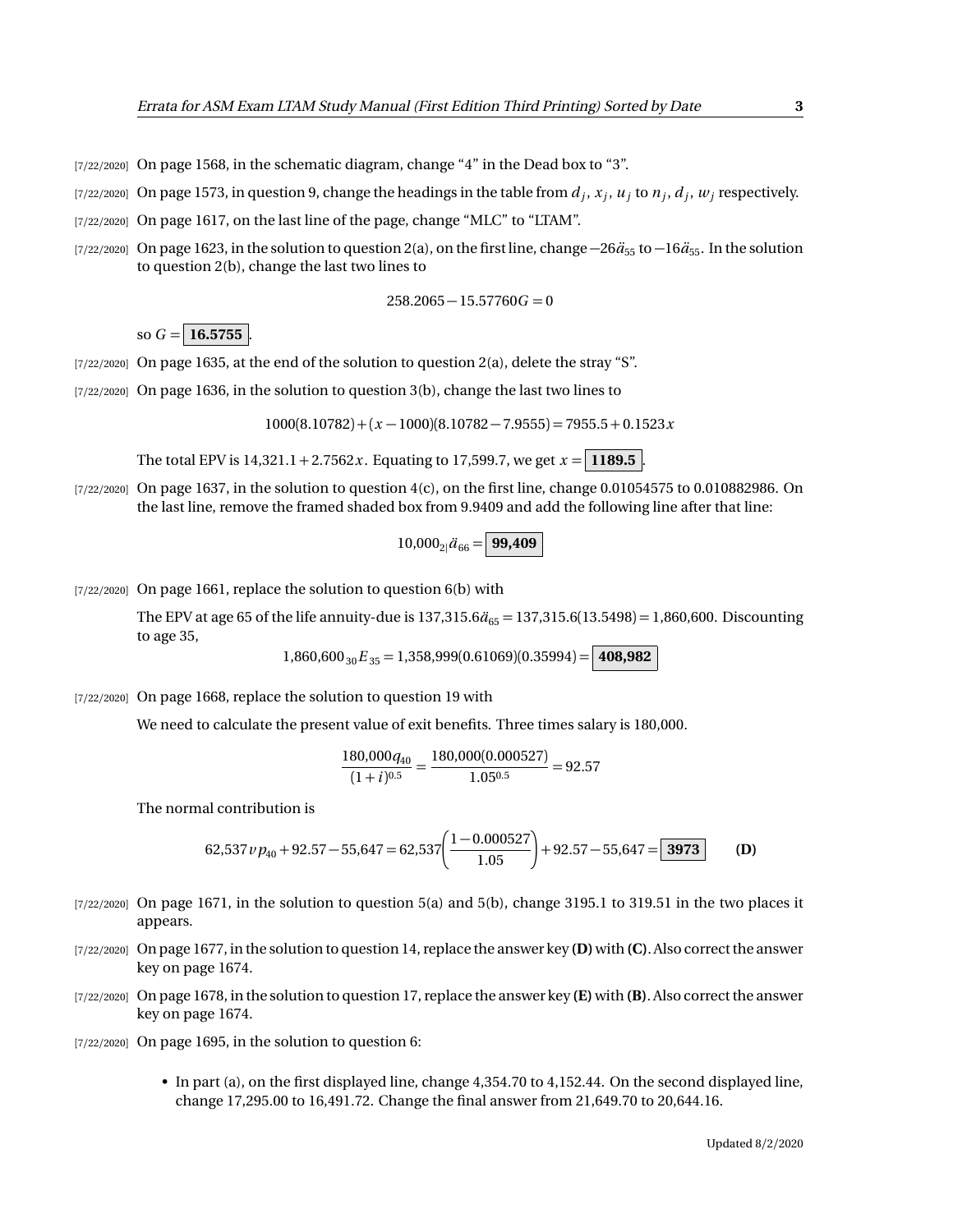- In part (c), on the third line from the end, change  $0.03(120,178.6)$  to  $0.03(20,178.6)$ .
- Replace the solution to part (d) with

As calculated in part (b), annual benefit accrual with projected career average is 2605.36. With 35 years of service, the annual pension is  $25(2605.36) = 65,134$ . Final salary is  $100,000(1.025^{19}) =$ 159,865. The replacement ratio is 65,134*/*159,865 = **0.4074** .

- [7/22/2020] On page 1699, in the solution to question 13, on the second and seventh lines, change 0.37135 to 0.36135.
- [7/21/2020] On page 464, in the solution to exercise 23.19, 4 lines before the end, change  $\ddot{a}_{67:2}$  to  $\ddot{a}_{67:3}$ .
- $[7/21/2020]$  On page 508, in the solution to exercise 26.14, on the second line, change  $-0.2$  to  $-0.02$ . On the third line, change 0.2 to 0.02.
- [7/21/2020] On page 595, on the first line of Example 32A, add "insurance" after "endowment".
- [7/21/2020] On page 601, on the second-to-last line of exercise 32.17, add "insurance" after "endowment".
- [7/21/2020] On page 648, in the solution to exercise 35.15, on the last line, change **(AD)** to **(A)**.
- [7/21/2020] On page 745, in exercise 40.60(b), on the second line, change "annual net premium" to "net level annual premium".
- [7/21/2020] On page 758, in the solution to exercise 40.41, replace the last line with

$$
_{19}V = \frac{176.4470 + 5.288}{1.05} - 6.78 = \boxed{166.30}
$$

[7/21/2020] On page 776, in the solution to exercise 41.15, replace the last displayed line with

<sup>15</sup>*V* mod = 235.24 − (7.0638)(4.5268) − (6.5586)(11.5331) = **127.62**

[7/21/2020] On page 856, in exercise 46.1, all annuities should be continuous. Therefore the question should read

A Markov chain has three states: Healthy (0), Sick (1), and Dead (2). Movement between states follows the Sickness-Death model and  $i = 0.05$ .

A 10-year deferred continuous whole life annuity on a healthy person age 55 pays 10,000 per year starting at age 65 as long as the annuitant is alive. Premiums are payable continuously for 10 years as long as the annuitant is healthy.

Calculate the annual net premium.

[7/21/2020] On page 867, on the third line, replace 5.2031 with 7.1026. This affects the rest of the solution. Also replace every  $\ddot{a}$  with  $\ddot{a}$ . There are six  $\ddot{a}$  s. The corrected solution to the exercise is

The EPV of 1 per year of premium payments in the healthy state only is

$$
\bar{a}_{55}^{00} - \nu^{10} \left( \frac{1}{10} p_{55}^{00} \bar{a}_{65}^{00} + \frac{1}{10} p_{55}^{01} \bar{a}_{65}^{10} \right) \n= 10.1228 - \frac{(0.74091)(6.6338) + (0.11682)(0.0395)}{1.05^{10}} = 7.1026
$$

The EPV of 1 unit of the benefits starting at age 65 in state 0 is  $\bar{a}_{55}^{00}$  minus the premium annuity we just computed, or  $10.1228 - 7.1026 = 3.0202$ . But we also want the EPV of 1 unit of benefits starting at age 65 in state 1. So we'll compute  $v^{10}({}_{10}p^{00}_{55}\bar{a}^{01}_{65}+{}_{10}p^{01}_{55}\bar{a}^{11}_{65}).$ 

$$
\frac{(0.74091)(2.8851) + (0.11682)(8.8123)}{1.05^{10}} = 1.9443
$$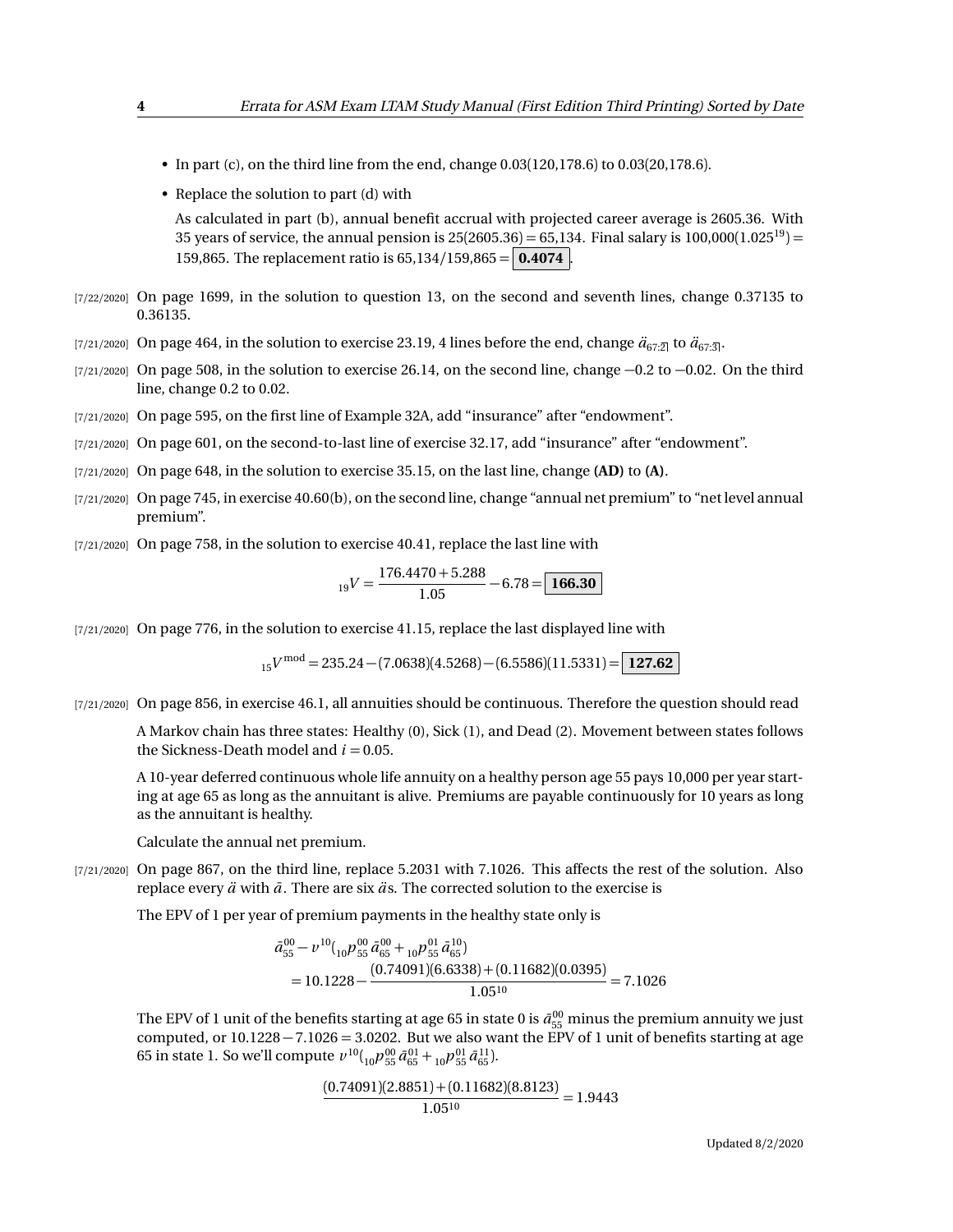The annual net premium is

$$
10,000\left(\frac{3.0202+1.9443}{7.1026}\right) = \boxed{6,989.80}
$$

[7/21/2020] On page 884, after the third line of the solution to Example 47E, add:

Reentry to state 2 is possible by first going to state 1 and then to state 0, so  $\bar{A}^{22}_{x+t}$ , the EPV of an insurance that pays 1 upon reentry to state 2, is not 0. However,  $\mu_{x+t}^{02} = 0$ , so this does not affect the final formula. On the fourth line, change  $\mu_{x+t}^{02} (1 - \bar{A}_{x+t}^{02})$  to  $\mu_{x+t}^{02} (1 + \bar{A}_{x+t}^{22} - \bar{A}_{x+t}^{02})$ .

- [7/21/2020] On page 887, on the third line of Example 47F, change "if the accelerated death benefit was not used," to "if the insured was never chronically ill;".
- [7/21/2020] On page 974, in exercise 50.1, on the second line, change  $_4P_{50}^1$  to  $_4p_{50}^{\prime(1)}$ . On the third line, change  $_4p_{50}^2$  to  $_4p_{50}^{\prime(2)}$ . In exercise 50.2, on the fourth line, change  $p_x^2$  to  $p_x^{\prime(2)}$ .
- [7/21/2020] On page 1004, on the second line of the solution to Example 52D, replace the clause after the semicolon with

in the absence of decrement 1, 30% of the population at time 0 is decremented at time 1 by decrement 2.

- [7/21/2020] On page 1073, in the solution to exercise 56.16, on the second line, change  $_5p_{\overline{90:90}}$  to  $_5q_{\overline{90:90}}$ .
- [7/21/2020] On page 1105, in exercise 58.16(ii), change  $i = 0.05$  to  $\mu = 0.05$ .
- [7/20/2020] On page 1, on the first line of the first bullet, change "emphsurvival" to "*survival*".
- [7/20/2020] On page 97, in the solution to exercise 6.16, on the first line, change "between 21" to "between 20".
- [7/20/2020] On page 101, on the last line of the solution to exercise 6.30, delete "*o*5 = ".
- [7/20/2020] On page 192, in exercise 11.6, change (i) to  $\mu_{x+t} = \alpha/(100 (x + t))$ ,  $t ≥ 0$ .
- [7/20/2020] On page 227, in the solution to exercise 12.18, split the last line into two, putting "Answer ..." on the second line.
- [7/20/2020] On page 302, in the solution to exercise 15.16, on the second line, change the exponent on  $\left(\frac{40-t}{40}\right)$  from 0.5 to 0.3.
- $_{\left[7/19/2020\right]}$  On page 919, two lines below equation (48.6), change " $t^{\rm th}$  year" to " $k^{\rm th}$  year".
- [7/19/2020] On page 995, in the solution to exercise 51.6, on the first line, change  $_3p_0^{\prime(j)}$  to  $_2p_0^{\prime(j)}$ .
- [7/19/2020] On page 1526, in question B1(iii), change 10,000,000 to 100,000.
- $[7/19/2020]$  On pages 1668–1669, replace the solution to question 1(b)–(c) with
	- (b)  $_2p_{40}$  in Standard Ultimate Life Table is  $l_{42}/l_{40} = 99,229.8/99,338.3$ . In your table,  $\mu$  is 0.0001 lower, so

$$
_{2}p_{40} = \left(\frac{99,229.8}{99,338.3}\right) e^{0.0001(2)} = 0.999108
$$

Select mortality is that probability raised to the 0.8, or 0.999108<sup>0.8</sup> = 0.999286. Working backwards from  $l_{42}$ , we get  $l_{[40]} = 99,448.3/0.999286 =$  **99,519.4** 

(c) It's easier to work with annuity factors than directly with premium factors. Note that  $d = 1 - v =$ 0.05.

$$
\ddot{a}_{[41]+1} = \frac{1}{P_{[41]+1} + d} = \frac{1}{0.003 + 0.05} = 18.86792
$$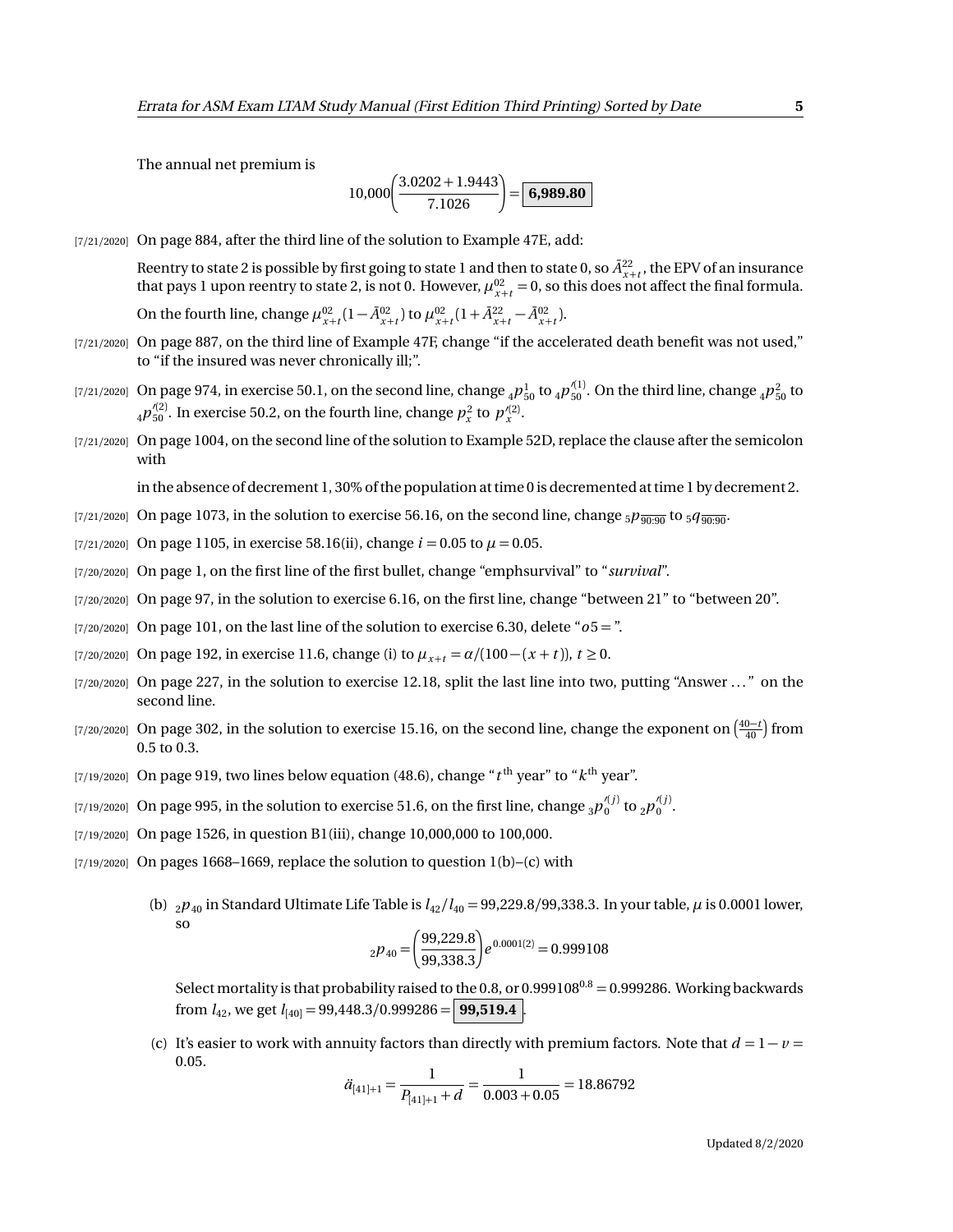Do recursion to 43, then to 42, then to  $[40]+1$ .

$$
p_{[41]+1} = (p_{42}^{\text{SULT}} e^{0.0005})^{0.8} = ((1 - 0.000608)e^{0.0001})^{0.8} = 0.999594
$$
  
\n
$$
\ddot{a}_{43} = \frac{\ddot{a}_{[41]+1} - 1}{v p_{[41]+1}} = \frac{17.86792}{0.95(0.999594)} = 18.81599
$$
  
\n
$$
p_{42} = p_{42}^{\text{SULT}} e^{0.0001} = (1 - 0.000608)e^{0.0001} = 0.999492
$$
  
\n
$$
\ddot{a}_{42} = 1 + v p_{42} \ddot{a}_{43} = 1 + (0.95)(0.999492)(18.81599) = 18.86611
$$
  
\n
$$
p_{[40]+1} = (p_{41}^{\text{SULT}} e^{0.0001})^{0.8} = ((1 - 0.000565)e^{0.0001})^{0.8} = 0.999628
$$
  
\n
$$
\ddot{a}_{[40]+1} = 1 + (0.95)(0.999628)(18.86611) = 18.91613
$$
  
\n
$$
P_{[40]+1} = \frac{1}{\ddot{a}_{[40]+1}} - d = \frac{1}{18.91613} - 0.05 = 0.002865
$$

- [7/9/2020] On page 1375, in the solution to exercise 72.5, on the third line, the fraction should be inverted; change 1.04  $\frac{1.04}{1.005(1.05)}$  to  $\frac{1.005(1.05)}{1.04}$  $\frac{1.04}{1.04}$ .
- [7/6/2020] On page 1356, on the second line after Table 71.1, delete "to" between "may" and "use".
- [7/6/2020] On page 1358, in exercise 71.5, add the following statement after (v):

(vi) There are no exits from the pension plan within the first 10 years of service.

- [6/20/2020] On page 713, in the solution to exercise 39.1, three lines before the end, change the numerator of the fraction from  $0.864048 - 746876^2$  to  $0.746876 - 0.864048^2$ . And change the final answer from  $0.000259$ to 0.00259.
- [6/5/2020] On page 897, in exercise 47.12, on the fourth line, add "if alive at that time" after "subsequent years".
- [6/5/2020] On page 897, in exercise 47.13, 2 lines from the end, delete "of".
- [6/5/2020] On page 907, in the solution to exercise 47.12, on the seventh line, delete "but we don't pay 10,000... at the end of the year."
- $[6/4/2020]$  On page 896, in exercise 47.10, in statement (i), delete  $\bar{A}^{01}_{57} = 0.23645$ . In statement (ii), delete  $\bar{A}^{01}_{67} = 0.02364$ 0.33642.
- [6/4/2020] On page 906, replace the solution to exercise 47.10 with

We need  $\bar{A}_x^{01}$  and  $\bar{A}_x^{02}$  for  $x = 57,67$ .  $\bar{a}_x^{33}$  is the present value of a perpetuity, so it is  $1/0.05 = 20$ . Then  $\bar{a}^{03}_{x}$  is the EPV of an insurance that pays 20 if and when reaching state 3, so it equals 20 $\bar{A}^{03}_{x}$ . Similarly,  $\bar{a}^{02}_{x}$  = 20 $\bar{A}^{02}_{x}$ . Also,  $\bar{a}^{01}_{x}$  +  $\bar{a}^{03}_{x}$  is the EPV of a perpetuity paying 1 per year if and when reaching state 1, so  $\bar{a}^{01}_x + \bar{a}^{03}_x = 20 \bar{A}^{01}$ . And  $\bar{a}^{00}_x + \bar{a}^{01}_x + \bar{a}^{02}_x + \bar{a}^{03}_x = 20$  since it is the present value of a perpetuity. Putting this all together:

$$
\bar{A}^{01}_{x} = \frac{\bar{a}^{01}_{x} + 20\bar{A}^{03}_{x}}{20} = \frac{\bar{a}^{01}_{x}}{20} + \bar{A}^{03}_{x}
$$
\n
$$
\bar{A}^{01}_{57} = \frac{2.18}{20} + 0.16344 = 0.27244
$$
\n
$$
\bar{A}^{01}_{67} = \frac{1.59}{20} + 0.20021 = 0.27971
$$
\n
$$
\bar{A}^{02}_{x} = \frac{20 - \bar{a}^{00}_{x} - \bar{a}^{01}_{x} - 20A^{03}_{x}}{20}
$$
\n
$$
\bar{A}^{02}_{57} = \frac{20 - 11.55 - 2.18 - 20(0.16344)}{20} = 0.15006
$$

Updated 8/2/2020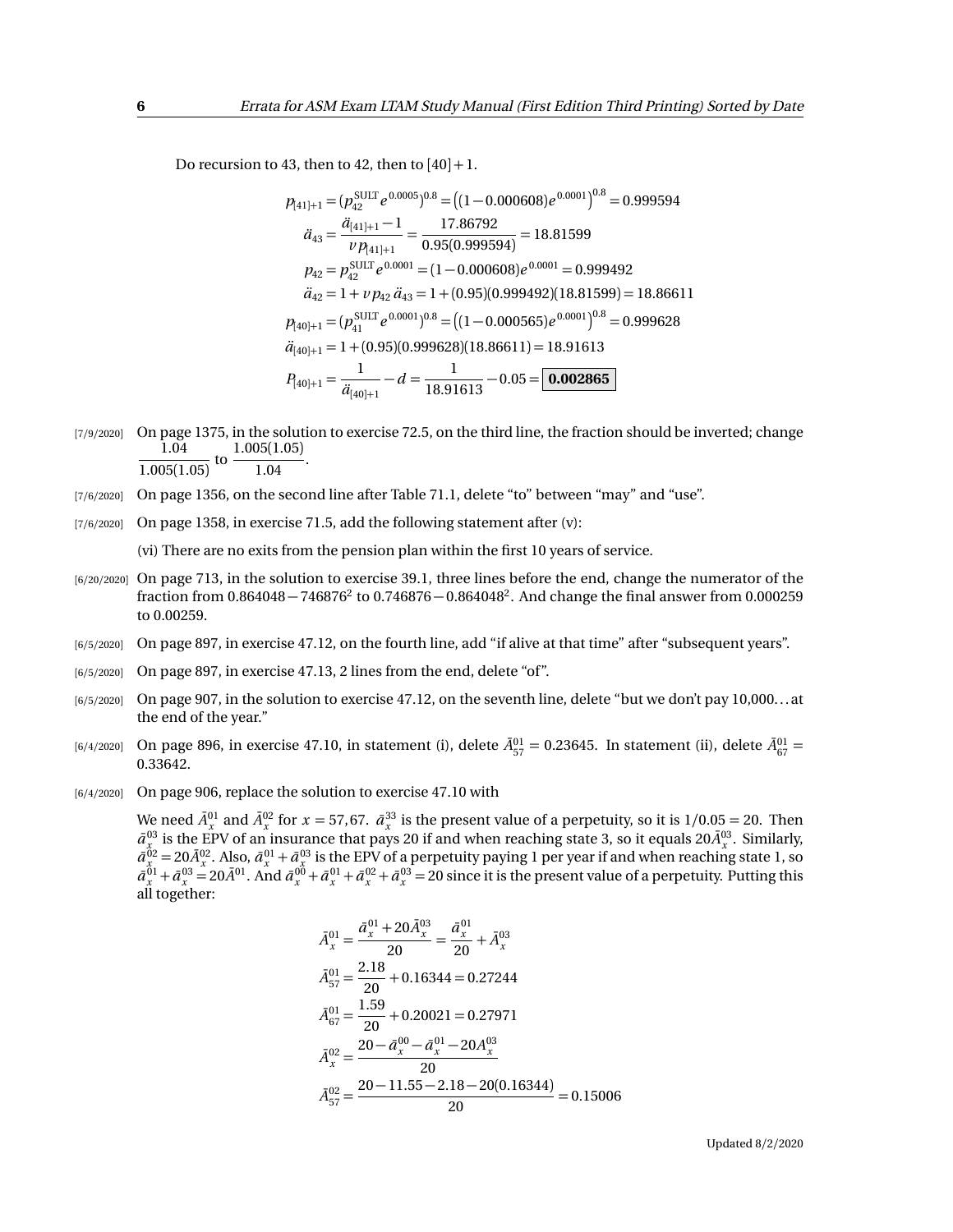$$
\bar{A}_{67}^{02} = \frac{20 - 8.21 - 1.59 - 20(0.20021)}{20} = 0.30979
$$

The net premium is

$$
P = \frac{70,000\overline{A}_{57}^{01} + 100,000\overline{A}_{57}^{02} + 30,000\overline{A}_{57}^{03}}{\overline{a}_{57}^{00}}
$$
  
= 
$$
\frac{70,000(0.27244) + 100,000(0.15006) + 30,000(0.16344)}{11.55} = 3374.892
$$

The reserve at time 10 is

$$
{}_{10}V^{(0)} = 70,000\bar{A}_{67}^{01} + 100,000\bar{A}_{67}^{02} + 30,000\bar{A}_{67}^{03} - P\ddot{a}_{67}^{00}
$$
  
= 70,000(0.27971) + 100,000(0.30979) + 30,000(0.20021) - 3374.892(8.21) = 28,857.14

- $_{[6/3/2020]}$  On page 904, in the solution to exercise 47.2, on the fifth line, change  $e^{-0.0105t}$  to  $e^{-0.105t}$ .
- [6/2/2020] On page 884, replace the second sentence of the solution to Example 47E, which starts with "For  $\bar{A}^{02}_{x+10}$ ", with

The annual cost of care is not included in the equation, since a whole life insurance does not pay any annuity benefits.

- $\bar{a}^{(6/2/2020)}$  On page 885, on the third line, change  $\bar{a}^{01}_{x+10}$  to  $\bar{a}^{10}_{x+10}$ .
- [6/1/2020] On page 853, in the solution to Example 46M, in part 2, change the final answer from 18,282.4 to 18,122.4. On the last line of the solution, which is on page 854, change 18,282.4 to 18,122.4 and change 7,786 to 7,946.
- [5/18/2020] On page 707, in the solution to Example 39C, on the fourth line, change *E* to *e* .
- [5/17/2020] On page 654, in the solution to Example 36E part 2, on the fourth line, change 0.88392 to 0.77382.
- [5/13/2020] On page 632, one line above Example 34B, change 14.249 to 14.239.
- [5/10/2020] On page 540, replace the fifth line before the end of the solution to exercise 28.2 with

 $\alpha(12) = 1.00020$   $\beta(12) = 0.46651$ 

To be consistent, three lines before the end of the solution, replace 1.000197 with 1.00020 and 0.466506 with 0.46651, although the more precise values are correct.

- $[4/25/2020]$  On page 293, three lines after the solution to Example 15J, change " $x > n$ " to " $t > n$ " and change "between *x* and *n*" to "between *t* and *n*".
- [4/25/2020] On page 618, on the sixth and seventh lines of the solution to Example 33G, change 58.0944 to 47.3396 (once on each line).
- $[4/22/2020]$  On page 209, on the first line of Example 12H, put a space between "that" and " $q_{45}$ ".
- [4/20/2020] On page 188, in the solution to exercise 10.17, on the third line from the end, change *l m*(80, 2017) to *l q*(80, 2017). Also change *p*(85, 2017) to *p*(80, 2017).
- [4/19/2020] On page 732, in the box before exercise 40.10, replace the bottom two lines with

| $1000P_{68} = 34.12$     | $\ddot{a}_{68:20} = 12.294465$ |
|--------------------------|--------------------------------|
| $1000A_{68:20} = 527.14$ | $\ddot{a}_{85:3} = 2.721092$   |

[4/19/2020] On page 751, replace the solutions to exercises 40.10–40.13 with the following: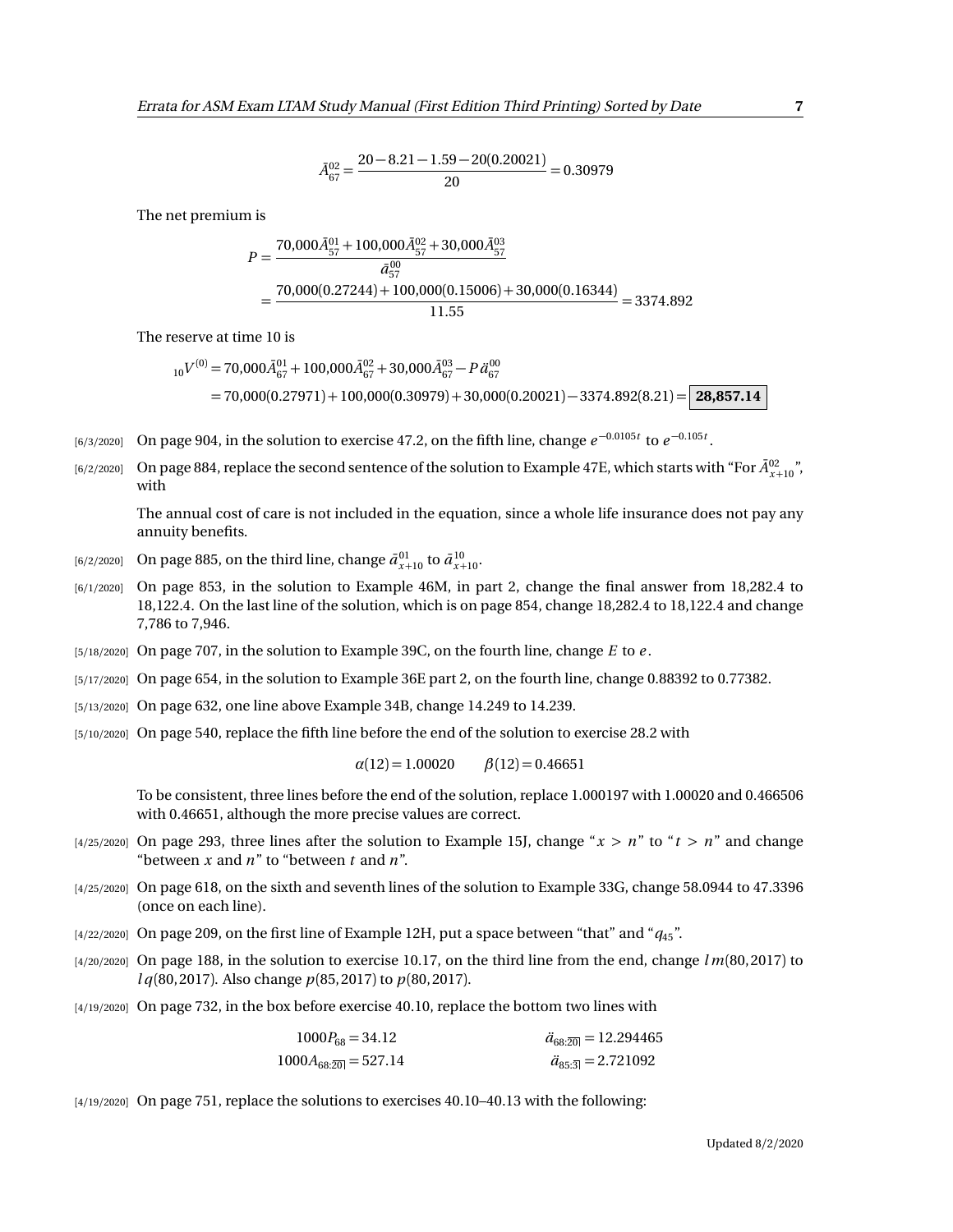40.10 Calculate this prospectively.

$$
{}_{17}V = 1000 (A_{85:\overline{3}|} - P_{68} \ddot{a}_{85:\overline{3}|})
$$
  
\n
$$
A_{85:\overline{3}|} = 1 - d \ddot{a}_{85:\overline{3}|} = 1 - \left(\frac{0.04}{1.04}\right) (2.721092) = 0.895343
$$
  
\n
$$
{}_{17}V = 1000(0.895343) - 34.12(2.721092)\left) = 802.50
$$

40.11 Calculate this recursively. Even though we are using a 4% interest rate, we still refer to the Standard Ultimate Life Table to obtain mortality rates. From the Standard Ultimate Life Table, we use  $q_{68} = 0.008297$  for the first recursion and  $q_{69} = 0.009294$  for the second recursion.

$$
_1V = \frac{(34.12)(1.04) - 8.297}{1 - 0.008297} = 27.4153
$$

$$
_2V = \frac{(27.4153 + 34.12)(1.04) - 9.294}{1 - 0.009294} = \boxed{55.22}
$$

40.12 From the Standard Ultimate Life Table, we use  $q_{73} = 0.014664$  to go from  $5V$  to  $6V$ .

$$
\frac{(140.42 + \pi_5)(1.04) - 0.014664(1000)}{1 - 0.014664} = 190
$$

$$
\pi_5 = \frac{190(1 - 0.014664) + 14.664}{1.04} - 140.42 = 53.69
$$

40.13 The expected present value of the premiums is 34.12(12.294465) plus the expected present value of the extra 270 − 34.12, or <sup>5</sup>*E*68(270 − 34.12), which we compute using the Standard Ultimate Life Table. We compute  ${}_5E_{68}$  by taking the value from our tables (0.74305) and multiplying it by (1.05*/*1.04) 5 to convert it from 5% to 4%:

$$
{}_{5}E_{68} = 0.74305 \left(\frac{1.05}{1.04}\right)^{5} = 0.77947
$$
  
PVPrems = (34.12)(12.294465) + 0.77947(270 - 34.12) = 603.3475

The EPV of the benefits must match this. The EPV of the standard benefits of 1000 is 1000 $A_{68:20}$  = 527.14. The excess of the present value of premiums over this, 603.3475−527.14 = 76.2075, must be the EPV of the extra death benefit, which is  $\left(15|q_{68}/1.04^{16}\right)\left(b_{16}-1000\right)$ . From the Standard Ultimate Life Table,

$$
{}_{15|}q_{68} = \frac{l_{83} - l_{84}}{l_{68}} = \frac{67,614.6 - 64,506.5}{92,706.1} = 0.033526
$$

Then

$$
\frac{15|q_{68}}{1.04^{16}}(b_{16} - 1000) = 76.2075
$$

$$
b_{16} - 1000 = \frac{76.2075(1.04^{16})}{0.033526} = 4257.42
$$

$$
b_{16} = \boxed{5257.42}
$$

 $(4/18/2020]$  On page 403, on the seventh line from the bottom, delete  $v^n$ . Replace the sentence beginning "let  $I = 0$ if  $T_x \leq n''$  with

But consider the *conditional* variable  $Y | T_x > n$ . Now that survival to time *n* is guaranteed, this variable is  $v^n \bar{a}_{\overline{T_{x+n}}}$ . And of course the conditional variable  $Y | T_x \le n$  is the constant 0. For convenience, let  $I = 0$ if  $T_x \leq n$  and 1 otherwise.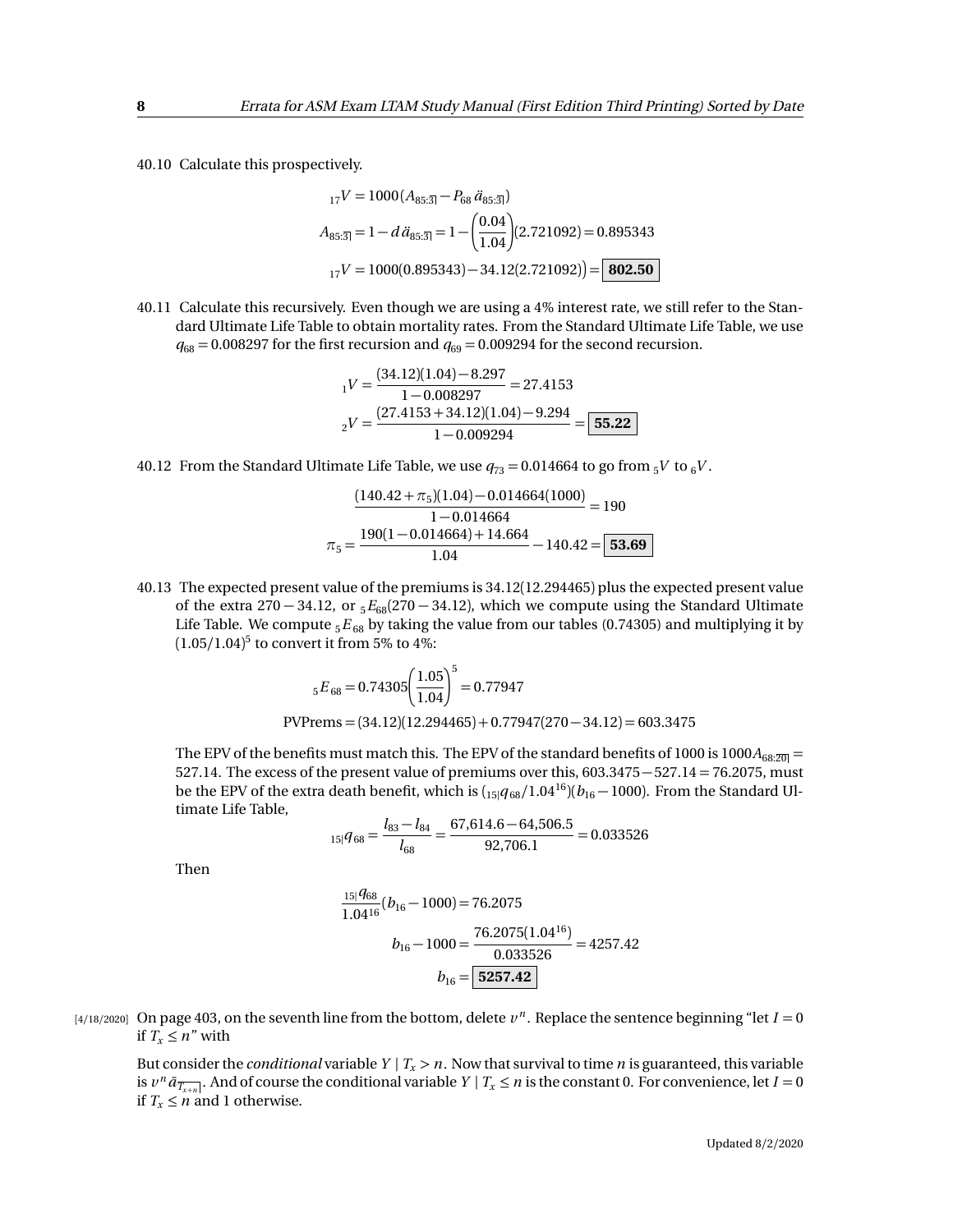On the third line from the bottom, replace  ${}^2\bar{A}_x - \bar{A}_x^2$  with  ${}^2\bar{A}_{x+n} - \bar{A}_{x+n}^2$ . Make the same correction to the third line on page 404.

- [4/18/2020] On page 1843, in the solution to question 2(b), change  $_{5|}\bar{a}_{x}$  to 1000 $_{5|}\bar{a}_{x}.$
- $_{[4/18/2020]}$  On page 1843, in the solution to question 2(c)(ii), on the first and fourth lines, change  $v^5\bar{a}_{x+5}$  to  $1000v^5\bar{a}_{x+5}$ .
- [4/11/2020] On page 28, one line below the table, change Var(99, 98) to Var(0.99, 0.98).
- [4/6/2020] On page 1401, in the solution to exercise 73.20, on the fourth line, change −80 to 80.
- [3/31/2020] On page 1386, two lines from the bottom, change "the each" to "each" (delete "the").
- [3/28/2020] On page 1383, on the second line of the page, change "year *t* " with "year *k*".
- [3/24/2020] On page 1367, one line after equation (72.1), change  $a_B(x, t)$  to  $\ddot{a}_B(x, t)$ .
- [3/24/2020] On page 1368, two lines below equation (72.4), change  $(1 + (i^*)^t)$  to  $(1 + i^*)^t$ .
- [3/23/2020] On page 1364, in the solution to exercise 71.13, on the fourth line, change "6%" to "5%".
- [3/22/2020] On page 1362, in the solution to exercise 71.2, on the first line, change "calculating" to "calculated".
- [3/21/2020] On page 1352, two lines after the displayed line ending with the highlighted answer 3116.27, change 1.22194 to 2.66952.
- [3/20/2020] On page 1352, on the fourth line of the solution to Example 71C, change 94.020.3 to 94.579.7.
- [3/9/2020] On page 1331, on the first two lines of Example 70G, change "death, withdrawal, disability, and retirement" to "withdrawal, disability, retirement, and death".
- [3/9/2020] On page 1333, on the fifth line, change 17 to 27.
- [3/8/2020] On page 1329, on the first line, add "to" before "estimate".
- $\left[\frac{3}{7}{2020}\right]$  On page 174, 6 lines above Example 10F, change  $m(x, t + k)$  to  $m(x, t + n)$ .
- [3/7/2020] On page 1327, 3 lines above Section 70.1, delete one of the two "benefit" s.
- [2/25/2020] On page 904, in the solution to exercise 47.2, on the last line, change  $A_1 + A_2$  to  $\frac{50,000(A_1 + A_2)}{8,0.15557}$  $\frac{1}{8.815557}$ .
- $(2/23/2020]$  On page 884, on the third line from the bottom, change  $0.05(\bar{A}^{24}_{x+10}-\bar{A}^{24}_{x+10})$  to  $0.05\bar{A}^{24}_{x+10}$
- [2/23/2020] On page 886, four lines from the bottom, change  $p_{x+2}^{(13)}$  to  $p_{x+2}^{13}$ .
- [2/20/2020] On page 884, on the third line, put the subscript  $x$  on  $\tilde{A}^{ij}$ :  $\tilde{A}^{ij}_x$  .
- [2/16/2020] On page 879, on the second line (expression (47.4)), change *a*¨ (12)11  $\frac{(12)11}{x + \frac{k+1}{12} \cdot n - \frac{k}{12}}$  to  $\frac{\ddot{a}^{(12)11}}{x + \frac{k+1}{12}}$  $x+\frac{k+1}{12}$ : $\overline{n-\frac{k+1}{12}}$
- [2/16/2020] On page 881, in Example 47B, change the first answer from 110,800 to 104,800.
- $\lbrack 2/13/2020\rbrack$  On page 1158, in the solution to exercise 60.48, on the last line, change  $\mathbf{E}[X]$  to  $\mathbf{E}[Z]$ .
- [2/10/2020] On page 1132, in exercise 60.6, on the second line, change "annual" to "Annual".
- $[2/9/2020]$  On page 1121, in the solution to exercise 59.2, on the first line, change "(iI) and (iii)" to "(i) and (iii)".
- [2/9/2020] On page 1126, on the second line under "Non-independent lives", add a period after the second integral before "For".
- [2/4/2020] On page 625, in the solution to exercise 33.5, on the second line from the end, change  $\ddot{a}_{\overline{10}}$  to  $\ddot{a}_{\overline{17}}$ .
- [1/16/2020] On pages 209–210, in Example 12H and its solution, replace  $A^{(2)}_{\frac{1}{\chi},2]}$  with  $A^{(2)}_{\frac{1}{45:2]}}$  three times.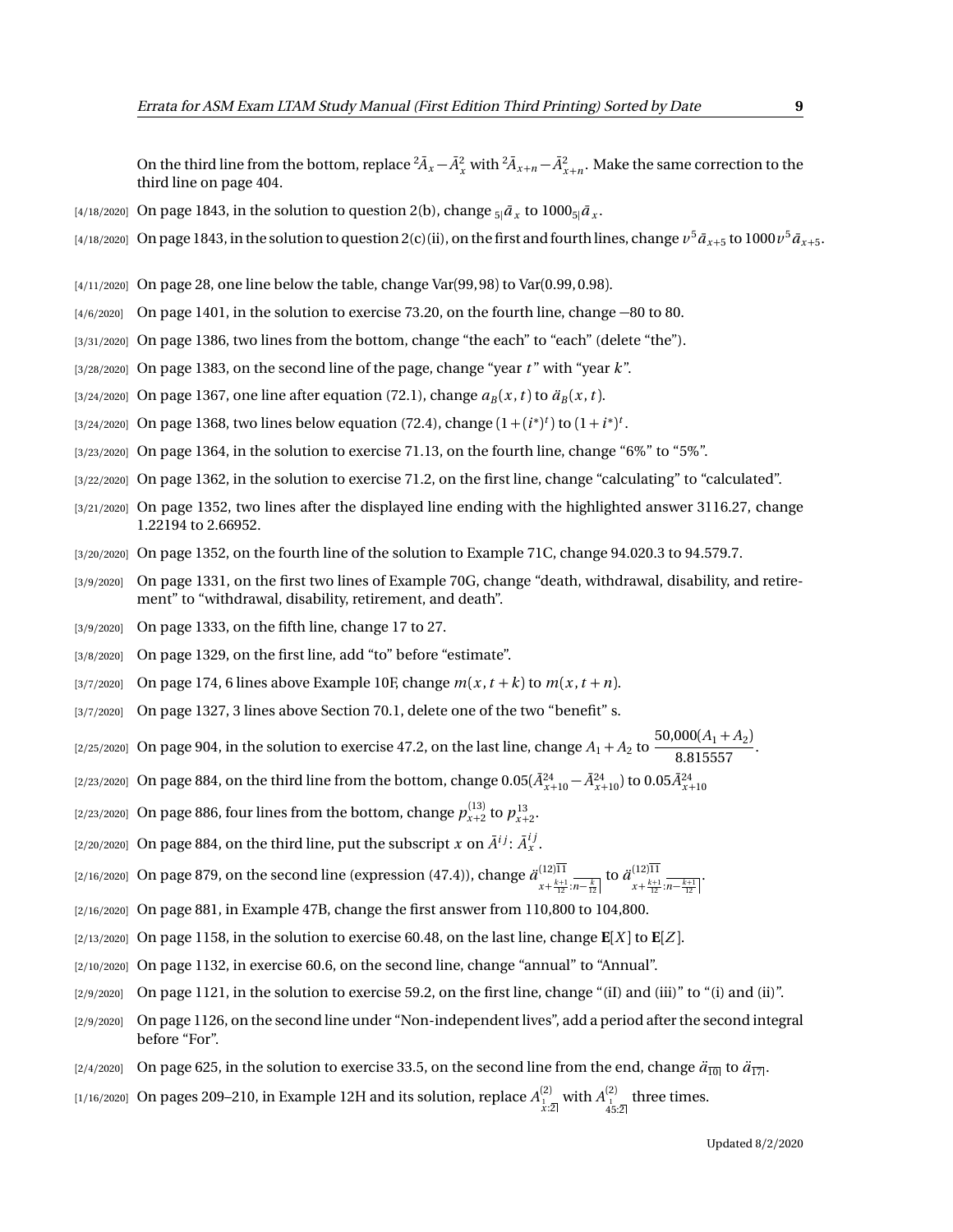[1/14/2020] In the alert box, the SOA 283 sample questions no longer exists. The material in this lesson won't help you much with the current sample questions.

 $_{[1/14/2020]}$  On page 940, in the solution to exercise 48.29, on the third line, change  $_{k}p^{(_{1}45(0.004)\text{ to }}_{k}p^{(\tau)}_{45}(0.004)$ 

[12/15/2019] On page 460, in the solution to exercise 23.4, 2 lines after the timelines, put a period before "Adding".

[12/1/2019] On page 814, 8 lines from the bottom of the page (first line of item 1), change "vary" to "very".

[11/28/2019] On page 779, on the last line, change 0.166770 to 0.16770.

 $[11/22/2019]$  On page 725, on the second line, change "time  $t$ " to "time  $k$ ".

 $_{[11/18/2019]}$  On page 718, in the solution to Quiz 39-1, on the second line, change  $_{t}$ *q*  $_{x}$  to  $_{k}$   $_{q}$   $_{x}$  .

[11/6/2019] On page 573, replace the solution to exercise 30.10 with

The expected present value of benefits and expenses not a percentage of premium is

 $1000(A_{40.20} - 20E_{40}) + 5 + 5\ddot{a}_{40.20}$  $= 1000(0.38126 - 0.36663) + 10 + 5(12.9935) = 84.5975$ 

The expected present value of a payment of 1 per year for 10 years minus 29% in the first year and 9% in the other 9 years is

$$
0.91 \ddot{a}_{40:\overline{10}} - 0.20
$$
  
= 0.91(8.0863) - 0.20 = 7.158533

The quotient is 84.5975*/*7.158533 = **11.8177** .

[11/3/2019] On page 531, in the solution to exercise 27.25, on the sixth line, delete the answer key **(E)**. No answer choices are provided for this question.

[11/3/2019] On page 536, in Example 28C, add

(v) Deaths are uniformly distributed between integral ages.

The values for  $\alpha(4)$  and  $\beta(4)$  in the solution were taken from the old exam tables; current tables give those functions at 5%.

[10/31/2019] On page 468, two lines above Example 24A, delete the words "used to".

[10/31/2019] On page 1537, in question 6, on the ninth line, change "to not" to "do not".

[10/31/2019] On page 1674, in the solution to question 2, on the fifth and seventh lines, replace 23,748 with 24,798.

[10/31/2019] On page 1683, in the solution to question 6(b), change the final answer from 175,194.6 to 36,584.02.

[10/30/2019] On page 508, replace the solution to exercise 26.18 with

The EPV of the special insurance is

$$
A_{30:20}^{1} + 5(A_{30} - A_{30:20}^{1})
$$

We calculate this expression. In the Standard Ultimate Life Table,  $A_{30} = 0.07698$ , and

 $A_{30:20}^1 = A_{30:20} - A_{20}E_{30}$  $= 0.37900 - 0.37254 = 0.00646$ 

EPV of insurance =  $0.00646 + 5(0.07698 - 0.00646) = 0.35906$ 

We calculate the expected present value of a premium annuity of 1 for 20 years, 5 for 15 years afterwards. In the Standard Ultimate Life Table,  $\ddot{a}_{30:20} = 13.0410$ .

EPV of annuity =  $\ddot{a}_{30:\overline{20|}} + 5(\ddot{a}_{30:\overline{35|}} - \ddot{a}_{30:\overline{20|}})$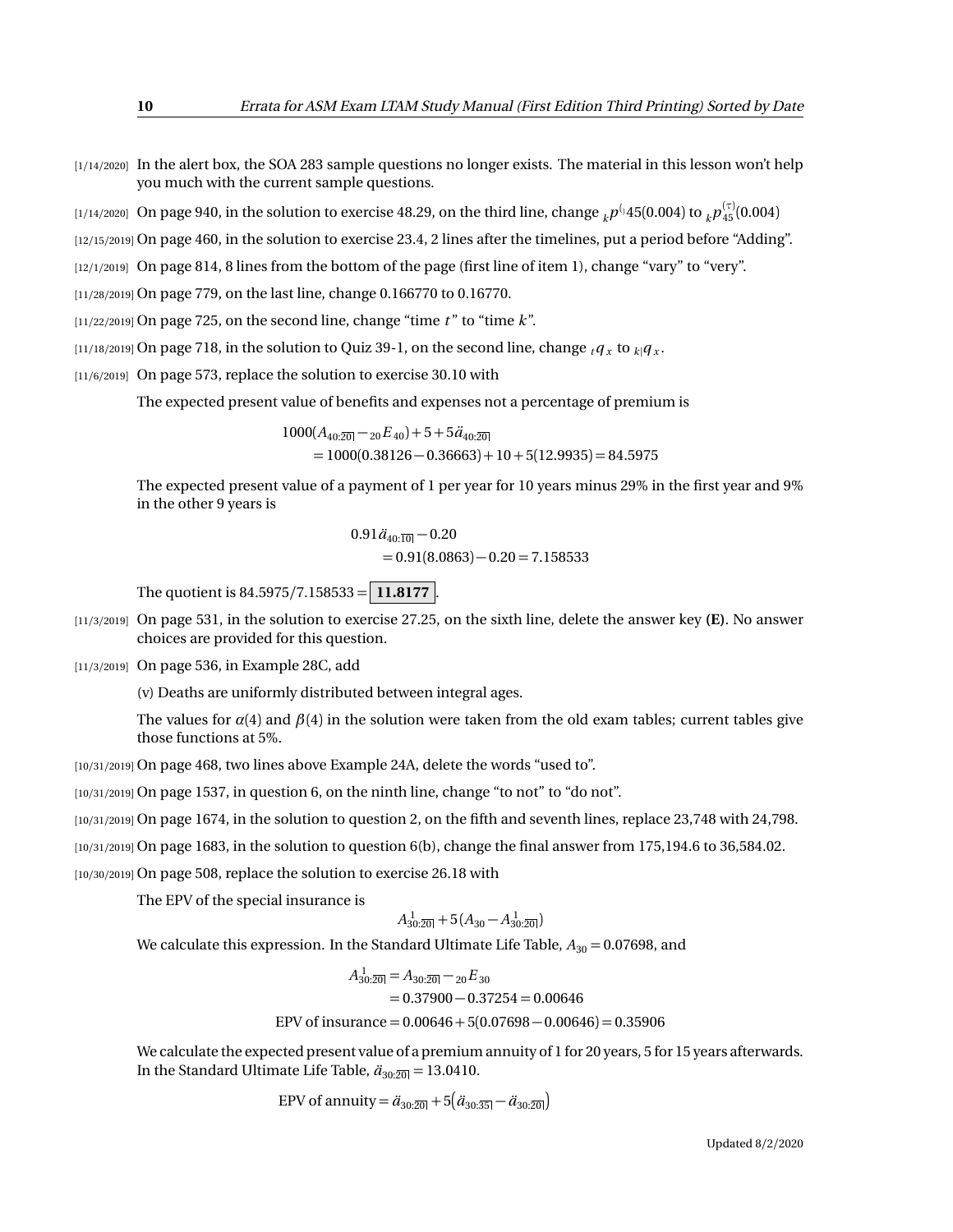$= 13.0410 + 5(17.0537 - 13.04101) = 33.1045$ 

The initial annual net premium is therefore  $0.35906/33.1045 = 0.01085$ 

[10/22/2019] On page 401, on the second line of the second paragraph, change equation (20.2) to equation (20.1).

 $_{[10/22/2019]}$  On page 822, in the solution to exercise 44.9, on the last line, change  $_{2}p_{[x]+2}^{11}$  to  $_{2}p_{[x]+1}^{11}$ .

 $[10/19/2019]$  On page 1590, in the solution to question 3(b), on the third line, change  $100\ddot{a}_{60}$  to  $100\ddot{a}_{60}$ .

[10/17/2019] On page 358, on the first line, change  ${}_{20}E_{85}$  to  ${}_{20}E_{65}$ .

[10/15/2019] On page 308, in Example 16B(iii), change t% to 5%.

 $[10/15/2019]$  On page 336, in the solution to Example 17A, on the second line change  $q_{47}$  to  $q_{67}$ . On the third line change  $q_{48}$  to  $q_{68}$ .

[10/12/2019] On page 1355, in both figures, change "Age" to "Service".

 $_1$ 10/12/2019] On page 1650, in the solution to question 2, 2 lines from the end of the page, insert "Var" before  $(S_n(y_k)].$ [10/12/2019] On page 1652, the solution to question 8 has several errors. Replace everything after the third line with:

$$
{}_{19}E_{51} = \frac{{}_{20}E_{50}(1.05)}{1 - q_{50}} = \frac{0.34824(1.05)}{1 - 0.001331} = 0.36609
$$
  

$$
{}_{19}i\ddot{a}_{51} = {}_{19}E_{51}\ddot{a}_{70} = (0.36609)(12.0083) = 4.3962
$$
  

$$
\pi = \frac{A_{51}}{\ddot{a}_{51} + {}_{19}i\ddot{a}_{51}} = \frac{197.80}{16.8461 + 4.3962} = 9.3116
$$

Now we calculate the reserve prospectively.

$$
{}_{10|}\ddot{a}_{60} = {}_{10}E_{60}\ddot{a}_{70}
$$
  
= (0.57864)(12.0083) = 6.9485  

$$
{}_{10}V = 1000A_{60} - \pi(\ddot{a}_{60} + {}_{10}|\ddot{a}_{60})
$$
  
= 290.28 - 9.3116(14.9041 + 6.9485) = 86.7970

- [10/8/2019] On page 1239, on the fourth line, change "mortality stdy" to "mortality study".
- [10/8/2019] On page 1277, change the summation index in equation (68.1) to " $j \mid y_i \le t$ ".
- [10/8/2019] On page 1300, four lines below the table, change "(64-10,67-7,s)" to "(64-10,67-2,s)".
- [10/6/2019] On page 1353, in Example 71D(vi), change "for each year before age 65" to "for each year or fraction of a year before age 65".
- [10/6/2019] On page 1565, in question 20(iv), change the last sentence to "The benefit is reduced by 8
- [10/1/2019] On page 235, in the solution to exercise 12.47, on the fifth line, change the denominator 0.996 to 0.988.
- [9/26/2019] On page 1346, replace the solution to exercise 70.13 with

The number of lives leaving the job in between 2 and 4 years is  $l_{42}^{(\tau)} - l_{44}^{(\tau)} = 152{,}631.0 - 137{,}656.1 =$ 14,974.9. Of those, *i*42+*i*<sup>43</sup> = 148.8+141.3 = 290.1 leave due to disability. The quotient is 290.1*/*14,974.9 = **0.019372** .

[9/21/2019] On page 93, in exercise 6.36, change 0 ≤ *x* ≤ *ω* to 0 ≤ *t* ≤ *ω*.

[9/21/2019] On page 885, on the third line of Example 47F, change "year death" to "year of death".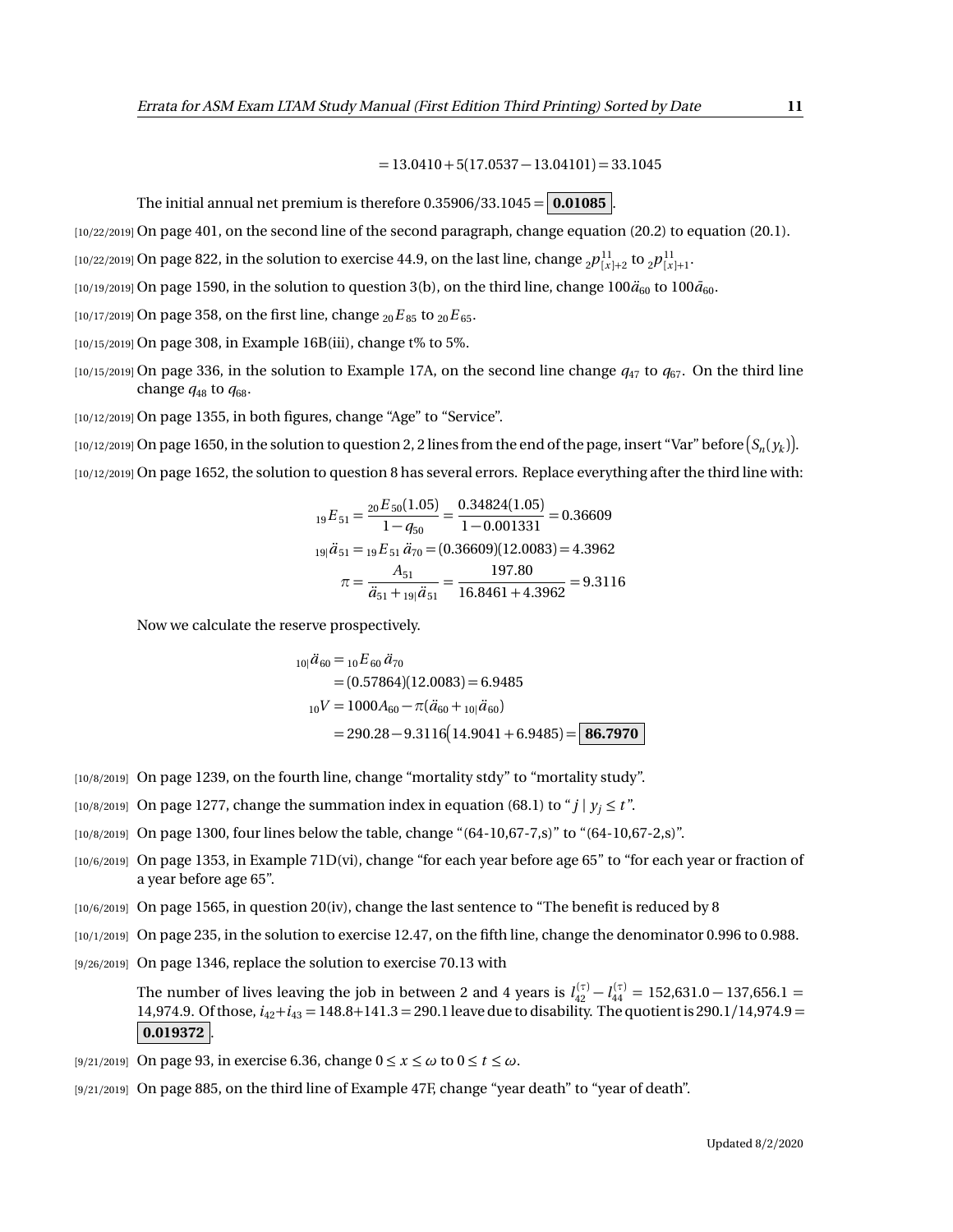- [9/21/2019] On page 886, on the second line after "If we assume the death benefit is paid...", the left side of the equation is missing  $1 + i$  and should be  $t^{V^{(1)}(1+i)}$ .
- [9/21/2019] On page 904, in the solution to exercise 47.3, on the first line, a 36,500 is missing from the left side of the equation and 796.58 should be 756.58; the equation should read  $1.05^{-1/2}(36,500) \ddot{a}_{45:\overline{20}|}^{01}=1.05^{-1/2}(36,500) (0.02124)=0.05$ 756.58. On the second line, change  $\bar{a}_{45:20]}^{00} + \bar{a}_{45:20}^{01}$  to  $\ddot{a}_{45:20]}^{00} + \ddot{a}_{45:20}^{01}$ .
- [9/10/2019] On pages 868–869, replace the somewhat confusing solution to exercise 46.6 with the following: Ignoring death, the transition probability matrix for the states low risk, medium risk, and high risk, in that order, is

$$
\begin{pmatrix} 0.6 & 0.4 & 0 \\ 0.2 & 0.5 & 0.3 \\ 0 & 0.2 & 0.8 \end{pmatrix}
$$

The probability of death is 0.05. Making death the fourth state, we multiply our  $3 \times 3$  matrix by 0.95 and put 0.05 in the fourth column to represent the probability of transition to the death state to obtain the following transition probability matrix:

$$
\begin{pmatrix} 0.57 & 0.38 & 0 & 0.05 \\ 0.19 & 0.475 & 0.285 & 0.05 \\ 0 & 0.19 & 0.76 & 0.05 \\ 0 & 0 & 0 & 1 \end{pmatrix}
$$

With this transition matrix, we can compute the state vector for each year. At the beginning of the first year, the system is in state 1. At the beginning of the second year, the state vector is  $(0.57 \quad 0.38 \quad 0 \quad 0.05)$ . At the beginning of the third year, the state vector is

 $(0.57 \t 0.38 \t 0 \t 0.05)$  $\sqrt{ }$  $\mathbf{I}$ 0.57 0.38 0 0.05 0.19 0.475 0.285 0.05 0 0.19 0.76 0.05 0 0 0 1 λ  $= (0.3971 \quad 0.3971 \quad 0.1083 \quad 0.0975)$ 

Now we compute expected present value of losses. In each year, we multiply the probability of each start-of-year state by 0.95, since only survivors result in paid losses, and by 100, 300, or 1000 for states 1, 2, 3 respectively, and discount for the number of years at 6%. In year 1, we get 100(0.95)*/*1.06 = 89.62. In year 2, we get

$$
\frac{(0.57(100) + 0.38(300))(0.95)}{1.06^2} = 144.58
$$

In year 3, we get

$$
\frac{(0.3971(100) + 0.3971(300) + 0.1083(1000))(0.95)}{1.06^3} = 213.08
$$

The expected present value of losses over a three year period is  $89.62 + 144.58 + 313.08 = 447.28$ 

 $_{[9/10/2019]}$  On page 1331, one line above Example 70G, change " $d_{x}^{(}$   $j)$ -type" to " $d_{x}^{(j)}$ -type".

[9/10/2019] On page 1368, in equations (72.4) and (72.5), change the summation index from *i* tp *t* :  $\sum_{i=1}^{65-x}$  $t = 0$ 

[9/10/2019] On page 1371, on the line below equation (72.3), add a − 1:

where 
$$
i^* = \frac{1+i}{c(1+j)} - 1
$$
.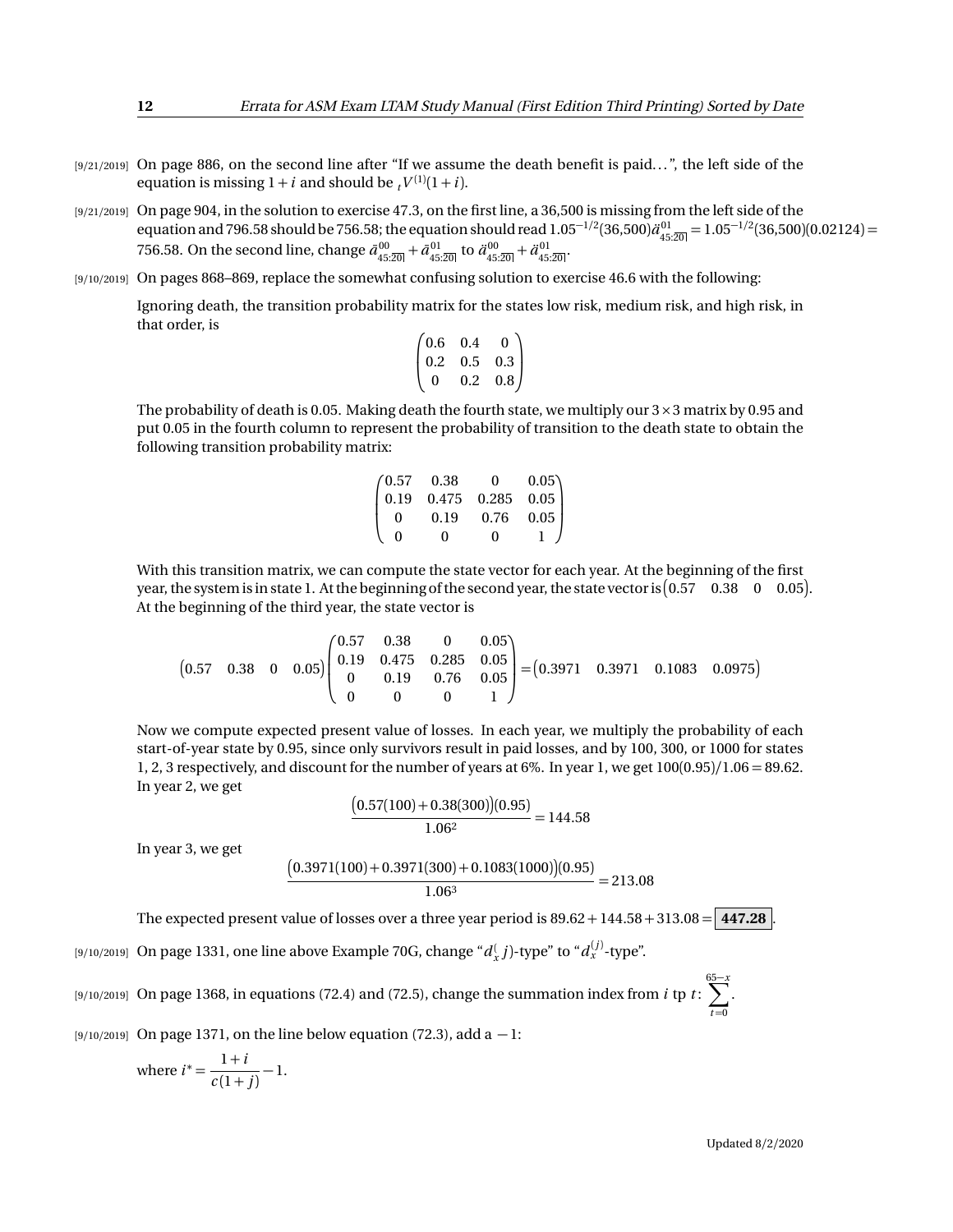In equations (72.4) and (72.5), change the summation index from *i* tp *t* : 65 X−*x*  $t = 0$ 

 $_{[9/10/2019]}$  On page 1380, one line above Example 70G, change " $d_{x}^{(-)}$  j)-type" to " $d_{x}^{(j)}$ -type". [9/10/2019] On page 1385, on the second line below the heading **DPP**, change = to ≥:

$$
\sum_{k=0}^m \Pi_k \, v^k \ge 0
$$

- [9/10/2019] On page 1412, in the solution to exercise 74.8, 3 lines from the end, change (15 − 10) to (10 − 15).  $[8/30/2019]$  On page 1566, in question 2(b)(ii), change "healthy" to "sick".
- $_{[8/9/2019]}$  On page 188, in the solution to exercise 10.17, on the second line, change  $0.01 Z_{2017}^{(2)}$  to  $0.05 Z_{2017}^{(2)}$ .
- [8/7/2019] On page 379, in the solution to exercise 19.39, replace the last two lines with

$$
30| \ddot{d}_{30} = 30 E_{30} \ddot{d}_{60} = (0.22420)(14.9041) = 3.3415
$$

$$
P = \frac{200_{30} | \ddot{d}_{30}}{1 - A_{30:30}^1} = \frac{(200)(3.3415)}{1 - 0.01190} = \boxed{676.35}
$$

- $_{[5/24/2019]}$  On page 160, in the solution to exercise 9.17, on the first line, change  $l_{80}$  to  $l_{[80]}$ .
- [5/24/2019] On page 478, in the solution to exercise 24.13, this solution is based on the old Illustrative Life Tables, which has interest functions at 6%. The current Standard Ultimate Life Table gives interest functions at 5%, so you would have to calculate all interest functions from first principles if you did not have the Illustrative Life Tables available.
- [5/24/2019] On page 1030, in the solution to exercise 53.17, on the second line, delete the first left parenthesis in the first exponent.
- $[4/24/2019]$  On page 1652, in the solution to question  $6(e)$ , replace the last 3 lines with

 $116,545(1.05^20) + 4,621,746k = 0.5(210,685)(10.65)$ 309,229 + 4,621,746*k* = 1,121,897

Solving for  $k$ , we get  $\vert$  **0.17584**  $\vert$ .

[4/15/2019] On page 1406, in Table 74.1, the expense gain formula should split withdrawal settlement expenses  $(E_k^{(w)})$  and death settlement expenses  $(E_k^{(d)})$ :

$$
(e_k^* - e_k')(1+i) + q_{x+k-1}^{(d)}(E_k^{(d)*} - E_k^{(d)}) + q_{x+k-1}^{(w)}(E_k^{(w)*} - E_k^{(w)})
$$

- [4/14/2019] On page 1482, in question 6(c), change 100,300 to 116,500.
- [4/14/2019] On page 1599, in the solution to question 1(e), change the second line to

 $(2600 - 556)(1.05) - 0.00763(100,000) - (1 - 0.00763)(-1822.83) =$  **3192.12** 

 $\frac{14}{7}{2019}$  On page 854, on the third displayed line,  $(1+i)^h$  is missing from the left side. Change the line to

$$
{}_{t}V^{(1)}(1+i)^{h} = {}_{h}P_{x+t}^{11}(hB_{t+h}^{(1)} + {}_{t+h}V^{(1)})
$$

Updated 8/2/2020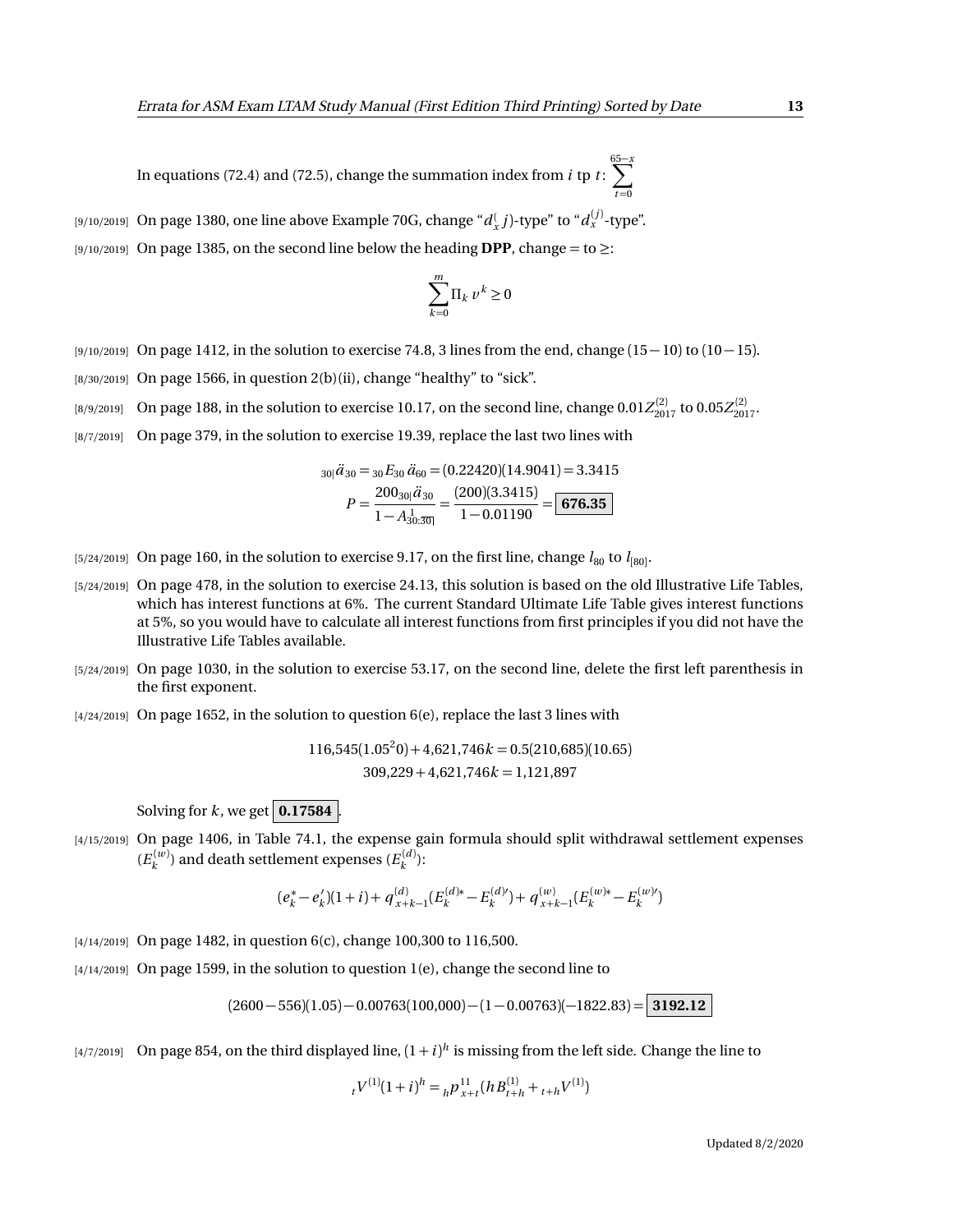- [4/5/2019] On page 1470, in question 5, add to statement (ii):  $q_{50} = 0.00592$ .
- [4/4/2019] On page 848, replace Example 46F and its solution with:

EXAMPLE 46F Using the Sickness-Death Model at  $i = 0.05$ , calculate the expected present value of a temporary 10-year continuous annuity paying 1 per year while in state 0 for someone age 55 currently in state 0.

SOLUTION: We start with a whole life annuity and subtract a 10-year deferred whole life annuity. After 10 years the person may be in state 0 or state 1, and we must consider the EPVs of annuities on individuals age 65 in either state.

$$
_{10|}\bar{a}_{55}^{00} = \nu^{10}({}_{10}\nu^{00}_{55}\bar{a}_{65}^{00} + {}_{10}\nu^{01}_{55}\bar{a}_{65}^{10})
$$
  
= 
$$
\frac{(0.74091)(6.6338) + (0.11682)(0.0395)}{1.05^{10}} = 3.0202
$$
  

$$
\bar{a}_{55:\overline{10|}}^{00} = 10.1228 - 3.0202 = \boxed{7.1026}
$$

[4/4/2019] On page 852, change the first displayed line of Subsection 46.3.2 to

$$
A_{x:\overline{n}}^{ij} = A_x^{ij} - v^n \sum_{k=0}^p n p_x^{ik} A_{x+n}^{kj}
$$

- [4/4/2019] On page 852, regarding Subsection 46.3.3, note that this method is only a time-saver if the value of the insurance or annuity in the second state is a constant. This is usually true only if the insurance or annuity is whole life and the force of transition out of the state is constant.
- [4/2/2019] On page 725, in Example 40F, on the third line, change "6% interest" to "5% interest".
- [3/27/2019] On page 1379, on the last line of the fourth paragraph, change "higher of lower" to "higher or lower".
- [3/21/2019] Replace the solution to exercise 12.49 with

The single net premium for one policy is

$$
1000 \nu q_{30} + 500 \nu^2 p_{30} q_{31} = \frac{315}{1.05} + \frac{500(0.000327)(1 - 0.000315)}{1.05^2} = 0.448806
$$

The expected size of the fund at the end of two years with this premium is zero, by the definition of the single net premium; the single net premium is the expected present value of the benefits. The actual size of the fund is obtained by recursion. Let  $F_t$  be the fund at time  $t$ .

$$
F_1 = 448.806(1.07) - 1000 = -519.778
$$

$$
F_2 = -519.778(1.069) - 500 = \boxed{-1055.643}
$$

[3/20/2019] On page 229, in the solution to exercise 12.24, change the last two displayed lines to

$$
5_{40}A_{30} = 5(0.12973)(0.42818) = 0.27774
$$
  
Answer = 0.3849 + 0.27774 = 0.66264

 $\left( \frac{3}{19/2019} \right)$  On page 202, in equations (12.1) and (12.2), change  $b_k$  to  $b_{k+1}$  twice in each equation.

[2/27/2019] On page 852, change the solution to Example 46L to